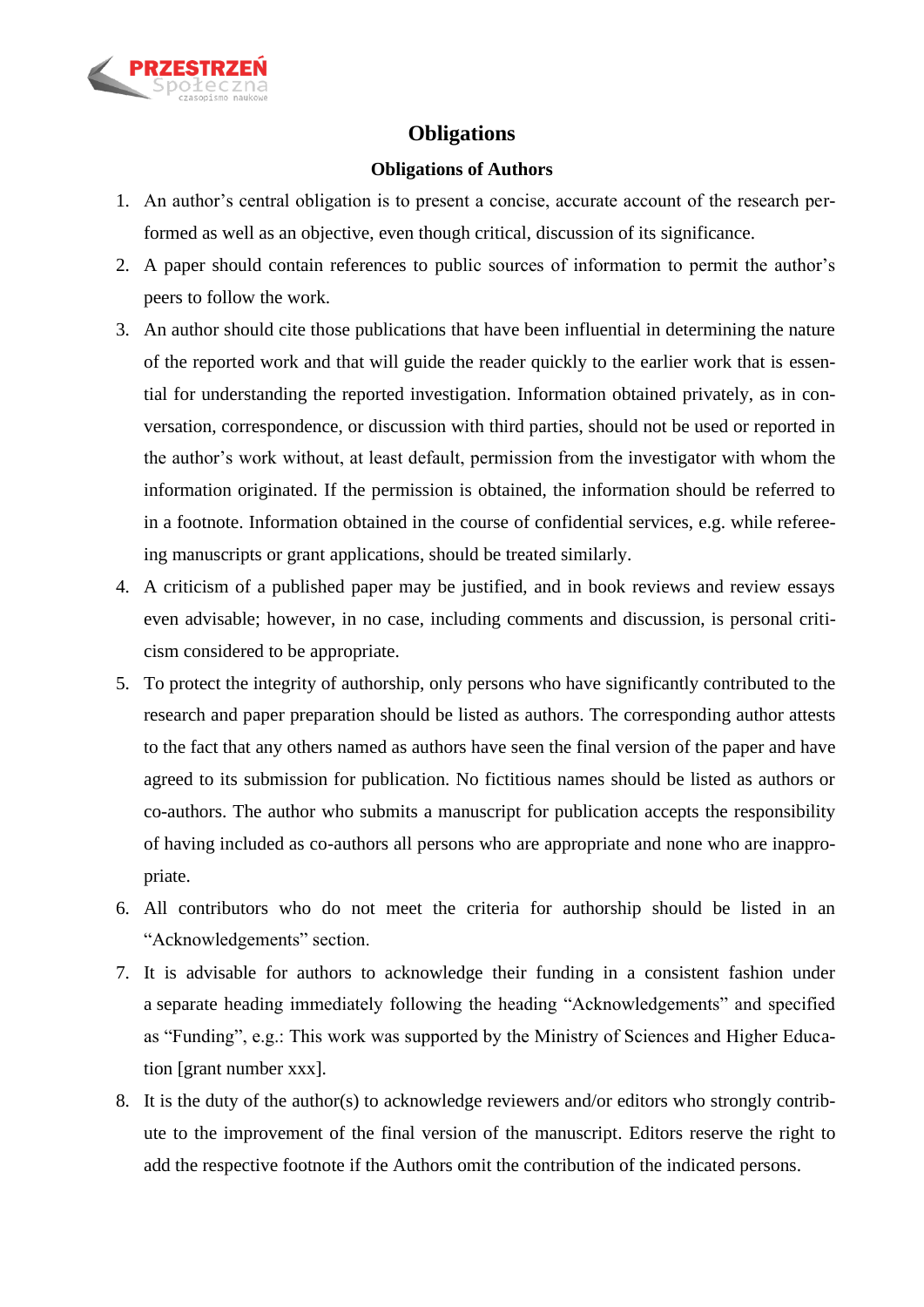

# **Editorial obligations**

- 1. The editor gives unbiased consideration to all manuscripts offered for publication, judging each on its merits without regard to the race, gender, ethnic origin, citizenship, world view, religious belief, political views or academic position of the author(s).
- 2. The Editor-in-Chief has complete authority to accept a submitted paper for publication or to reject it.
- 3. The editor and the editorial staff do not disclose any non-public information about a manuscript under consideration to anyone other than de facto and potential referees.
- 4. The editor respects the intellectual independence of authors by allowing the publication of texts he does not substantively disagree with. The Editor-in-Chief may, however, reject manuscripts that approve or appeal to violence, racism, xenophobia, sexism or that present explicit lies.
- 5. The editor reserves the right to reject the edited text at any stage of the editorial procedure whenever the author ignores editorial recommendations and comments.
- 6. The editor informs authors of reviewed books and criticised articles, if their e-addresses are known, and invites them to respond within the journal's columns.
- 7. Editors avoid situations of real or perceived conflicts of interest. Editorial responsibility and authority for any manuscript authored by an editor and submitted to the editor's journal is delegated to some other qualified person, i.e. another editor of that journal.
- 8. Unpublished information, arguments, or interpretations disclosed in a submitted manuscript cannot be used in an editor's own research except with the consent of the author or at least providing their source.
- 9. If the Editor-in-Chief is presented with convincing evidence that the main substance or conclusions of a paper published in his own journal are erroneous, he will facilitate publication of an appropriate paper pointing out the error and, if possible, correcting it.

## **Obligations of Members of the Editorial Board**

- 1. The role of the members of the Editorial Board is to create a practical programme of the journal within the general direction granted by the founders.
- 2. The members of the Editorial Board are expected to promote the journal by encouraging potential authors to submit their manuscripts to the editor.
- 3. The members of the Editorial Board are expected to peer review manuscripts submitted for publication in the journal. These will be received from the editor.